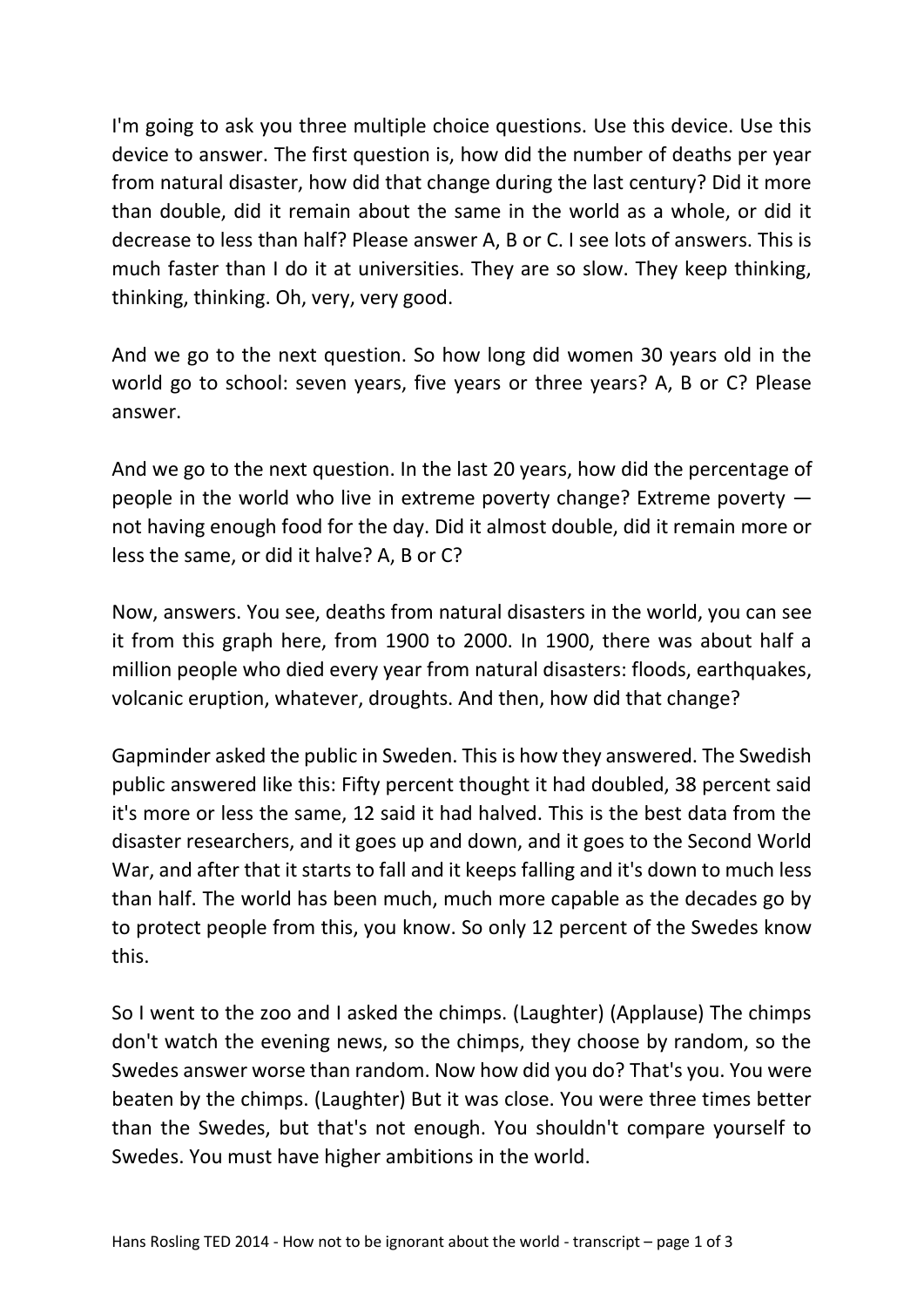Let's look at the next answer here: women in school. Here, you can see men went eight years. How long did women go to school? Well, we asked the Swedes like this, and that gives you a hint, doesn't it? The right answer is probably the one the fewest Swedes picked, isn't it? (Laughter) Let's see, let's see. Here we come. Yes, yes, yes, women have almost caught up. This is the U.S. public. And this is you. Here you come. Ooh. Well, congratulations, you're twice as good as the Swedes, but you don't need me —

So how come? I think it's like this, that everyone is aware that there are countries and there are areas where girls have great difficulties. They are stopped when they go to school, and it's disgusting. But in the majority of the world, where most people in the world live, most countries, girls today go to school as long as boys, more or less. That doesn't mean that gender equity is achieved, not at all. They still are confined to terrible, terrible limitations, but schooling is there in the world today. Now, we miss the majority. When you answer, you answer according to the worst places, and there you are right, but you miss the majority.

What about poverty? Well, it's very clear that poverty here was almost halved, and in U.S., when we asked the public, only five percent got it right. And you? Ah, you almost made it to the chimps. (Laughter) (Applause) That little, just a few of you! There must be preconceived ideas, you know. And many in the rich countries, they think that oh, we can never end extreme poverty. Of course they think so, because they don't even know what has happened. The first thing to think about the future is to know about the present.

These questions were a few of the first ones in the pilot phase of the Ignorance Project in Gapminder Foundation that we run, and it was started, this project, last year by my boss, and also my son, Ola Rosling. (Laughter) He's cofounder and director, and he wanted, Ola told me we have to be more systematic when we fight devastating ignorance. So already the pilots reveal this, that so many in the public score worse than random, so we have to think about preconceived ideas, and one of the main preconceived ideas is about world income distribution.